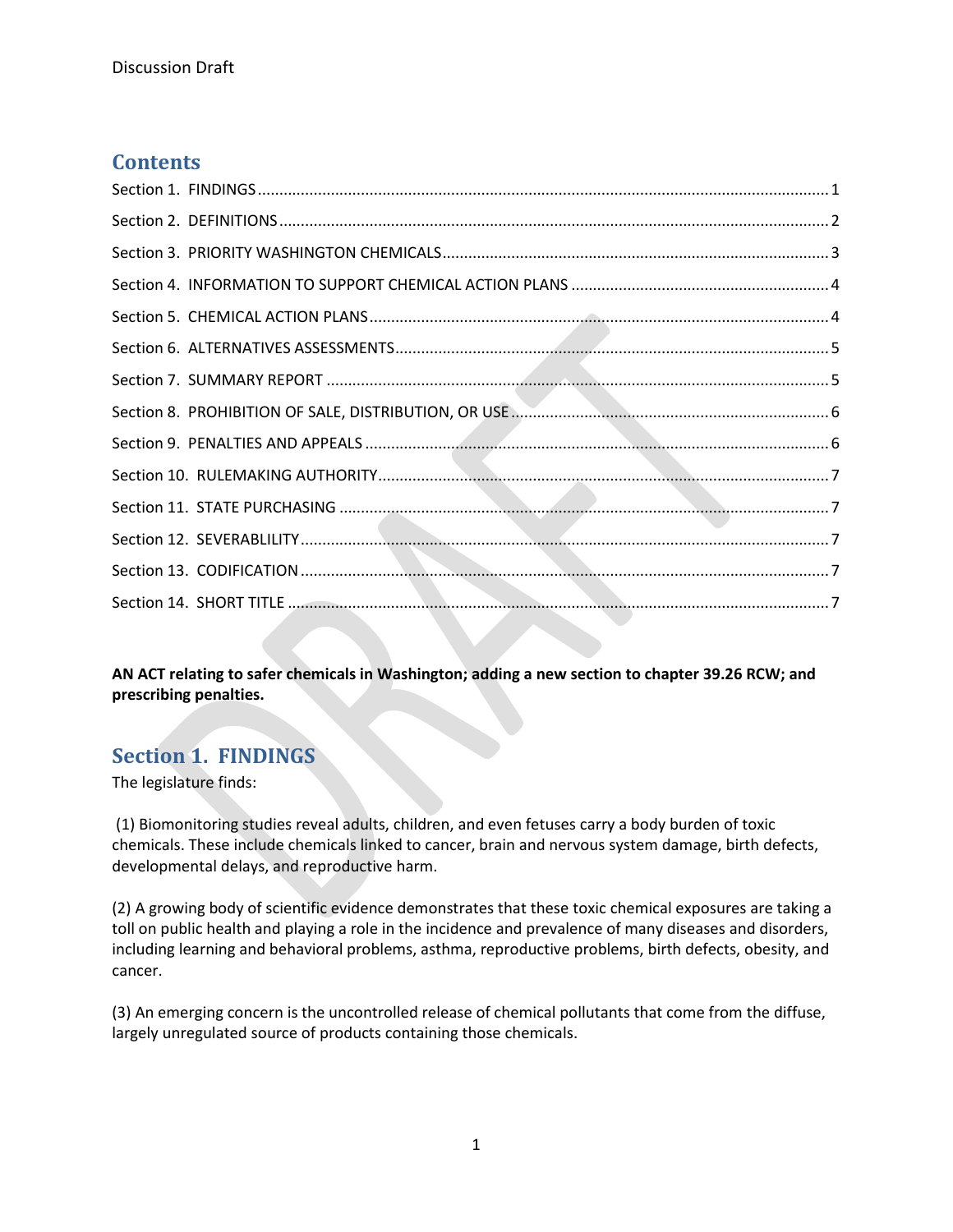(4) It is the policy of the state to protect public health and the environment by eliminating or reducing exposure of its residents to toxic chemicals of concern, especially children and other sensitive or high exposure populations.

# <span id="page-1-0"></span>**Section 2. DEFINITIONS**

The definitions in the section apply throughout sections 1 through 11 of this act unless the context clearly requires otherwise.

(1) **"Agricultural chemicals"** means chemicals used to produce an agricultural commodity. An "agricultural commodity" means any plant or part of a plant, or animal, or animal product, produced by a person (including farmers, ranchers, vineyardists, plant propagators, Christmas tree growers, aquaculturists, floriculturists, orchardists, foresters, or other comparable persons) primarily for sale, consumption, propagation, or other use by people or animals.

(2) **"Alternatives assessment"** means a process for identifying and comparing potential chemical and non-chemical alternatives currently in existence that can be used to replace the use of Priority Washington Chemicals. The objective of an alternatives assessment is to select less toxic chemicals or non-chemical alternatives to replace the use of a Priority Washington Chemical in a product and to avoid the unintended consequence of switching to a substitute that presents an equivalent or greater concern. An alternatives assessment follows the guidelines issued by the Interstate Chemicals Clearinghouse, the National Academy of Sciences or equivalent methodology. At a minimum, an alternatives assessment includes an evaluation of chemical hazard, exposure, performance, and cost and availability, information for each alternative considered and identifies alternatives.

(3) **"Biomonitoring"** means assessment of human exposures to chemicals by measuring the chemicals or their metabolites in human tissues or specimens, such as blood, breast milk and urine.

(4) **"Chemical"** means a substance with a distinct molecular composition or a group of structurally related substances and includes the breakdown products of the substance or substances that form through decomposition, degradation, or metabolism.

(5) **"Chemical action plan"** or **"CAP"** means a plan that identifies, characterizes and evaluates uses and releases of a specific chemical or group of chemicals and identifies actions needed to protect human health and the environment. CAPs consider information on chemistry, production uses and releases, human health and environmental impacts, and current regulatory approaches.

(6) **"Chemical hazard assessment"** means an evaluation of the hazards posed by the chemical of concern in a product or a manufacturing process. Chemical hazard assessments follow the guidelines issued by the Interstate Chemicals Clearinghouse, National Academy of Sciences, or equivalent methodology.

(7) **"Department"** means the department of ecology.

(8) **"Director"** means the director of the department of ecology or the director's designee.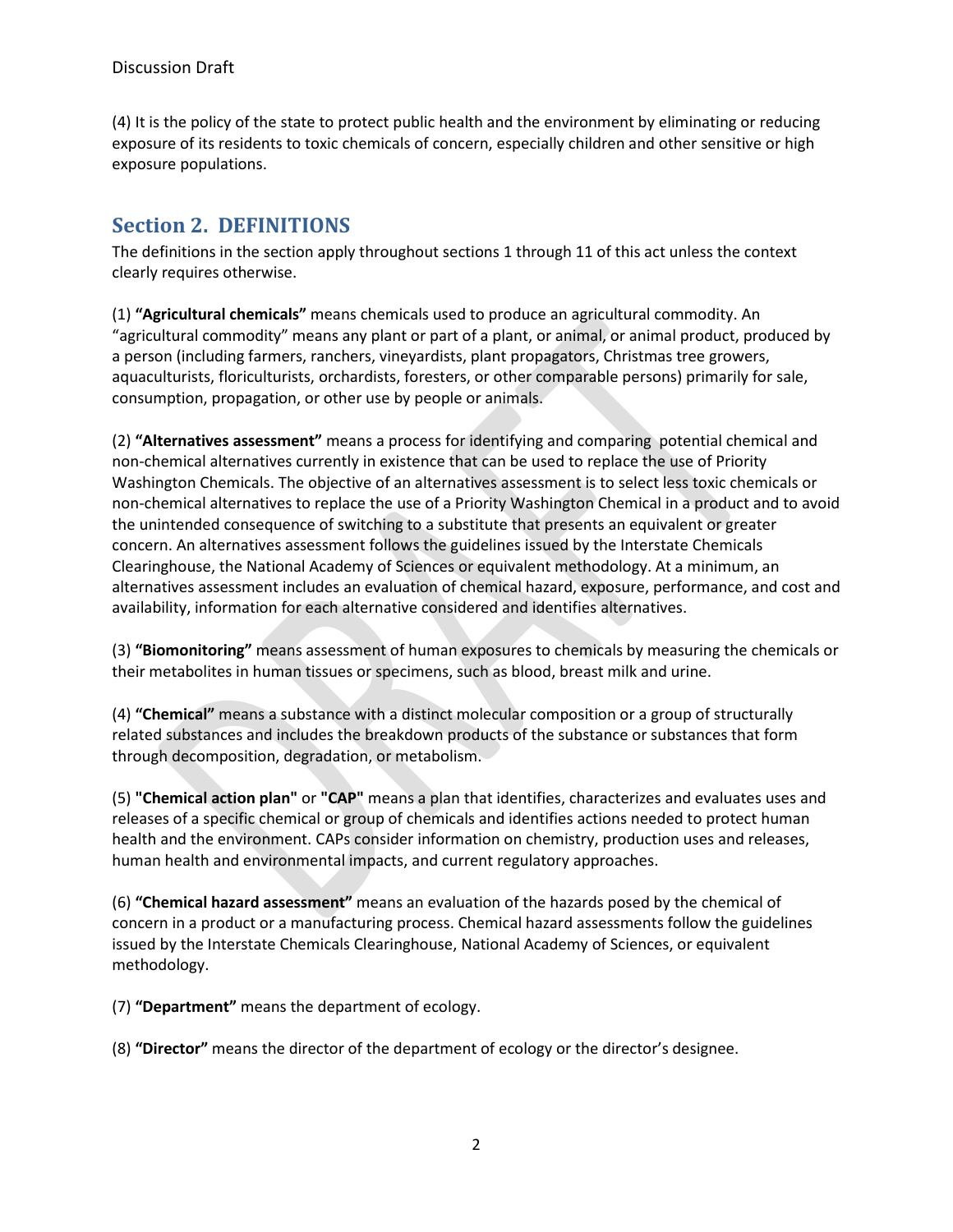(9) **"Manufacturer"** means any person, firm, association, partnership, corporation, governmental entity, organization, or joint venture that produces a product or is an importer or domestic distributor of a product sold or offered for sale in or into the state. Manufacturer does not include small businesses as defined by chapter 19.85 RCW.

(10) **"Product"** means any item sold for residential or commercial use including any component or product packaging. "Product" does not include the following items, but does include their packaging: (a) Food or beverage;

(b) Tobacco product;

(c) Drug or biological products regulated by the federal Food and Drug Administration;

(d) Products produced under military specifications;

(e) Finished products regulated by the Federal Aviation Administration; and

(f) Agricultural chemicals.

(11) **"Product component"** means a uniquely identifiable material or coating that is intended to be included as a part of a finished product.

(12) **"Safer alternative"** means an alternative that is less hazardous to humans and the environment than the existing chemical or chemical process. A safer alternative to a particular chemical may include a chemical substitute or a change in materials or design that eliminates the need for a chemical alternative.

(13) **"Summary report"** means a report prepared by the department summarizing available alternatives assessments and includes a determination regarding the existence of a safer alternative. The summary report also includes a determination of the completeness of the alternatives assessments reviewed and identifies unsuitable alternatives.

(14) **"Unsuitable alternative"** means an alternative identified through the alternatives assessment process that is not a safer alternative.

# <span id="page-2-0"></span>**Section 3. PRIORITY WASHINGTON CHEMICALS**

(1) By Jan 1, 2018 and periodically thereafter, the department, in consultation with the department of health, shall designate, in rule, a list of not more than 150 Priority Washington Chemicals.

(2) Chemicals designated as Priority Washington Chemicals must meet the criteria of a high priority chemical as defined in RCW 70.240.010(6) as applied to humans, plants, and wildlife, and must either:

(a) meet the criteria for a high priority chemical of high concern for children as described in RCW 70.240.030(1)(a-c); or

(b) have been shown through environmental monitoring studies to be present in fish, wildlife, air, water, soil or sediment.

(3) The department may conduct environmental monitoring or request the department of health to conduct biomonitoring of a Priority Washington Chemical to verify the chemical is present in the state's environment or population or to better understand environmental or human exposures in the state.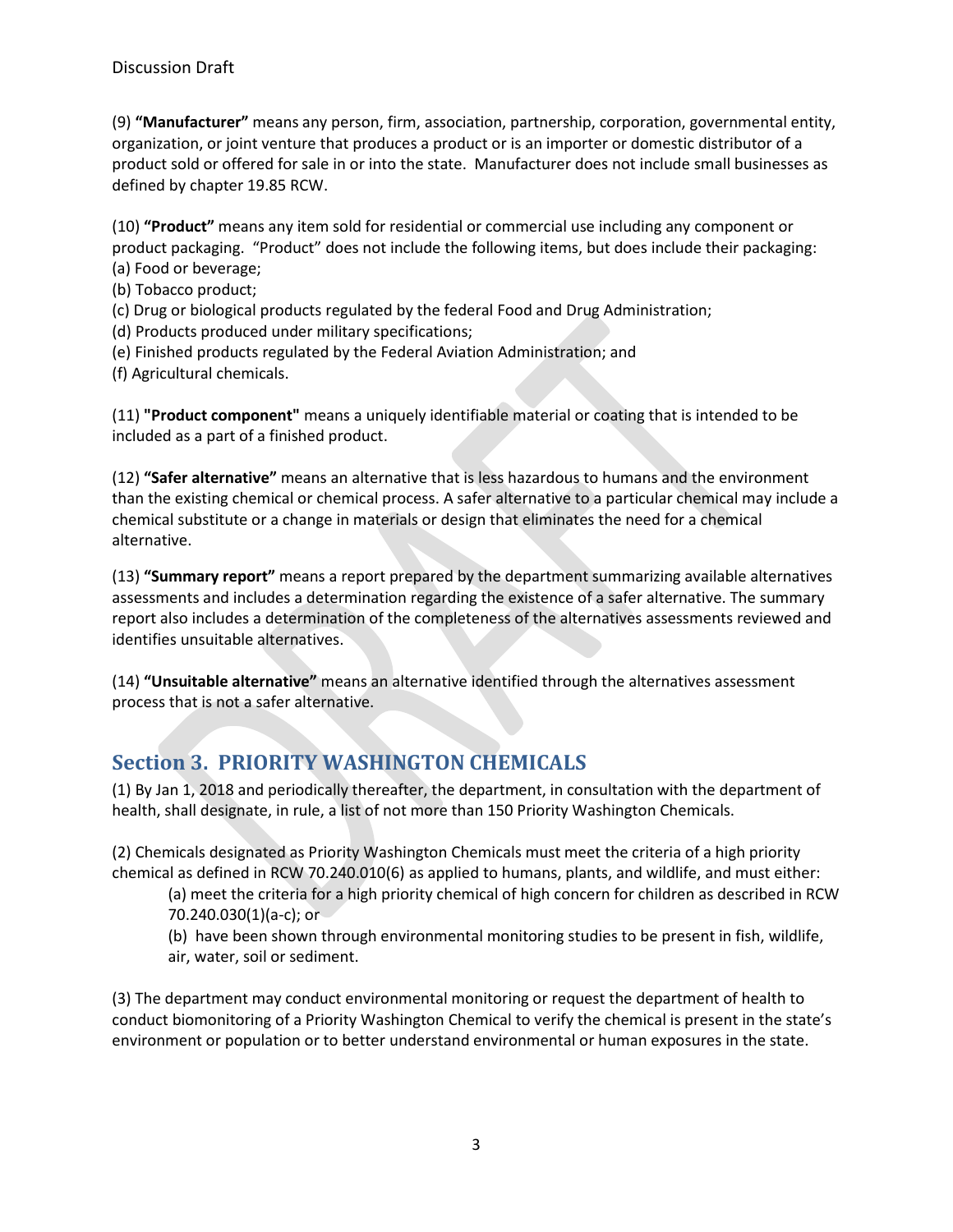## <span id="page-3-0"></span>**Section 4. INFORMATION TO SUPPORT CHEMICAL ACTION PLANS**

(1) By January 1, 2018, the director shall, by rule, select up to twenty of the Priority Washington Chemicals for potential chemical action plan development.

(2) The department may require information from manufacturers of products that contain a Priority Washington Chemical selected pursuant to subsection (1) of this section, as necessary to develop chemical action plans under section 5 of this act. Manufacturers shall report the following:

(a) The name and address of the manufacturer and the name, address, and phone number of a contact person for the manufacturer;

(b) The name of the chemical used or produced and its chemical abstracts service registry number;

(c) A brief description of the product or product component containing the substance;

(d) A description of the function of the chemical in the product;

(e) The amount of the chemical used in each unit of the product or product component. The amount may be reported in ranges, rather than the exact amount;

(f) An estimate of the number of products units containing the chemical that the manufacturer sells in and into Washington each year; and

(g) Any other information the manufacturer deems relevant to the appropriate use of the product.

(3) The department shall specify the required format for submission of the information required under subsection (2) of this section. The format should be generally consistent with the format specified in other states with substantially similar reporting requirements.

(4) Multiple businesses, or a business association, may collaborate and submit a single submission on a chemical found in similar products.

(5) Where information submitted by a manufacturer under chapter 70.240 RCW is the same as the information required to be submitted by the manufacturer in subsection (2) of this section, that manufacturer is not required to submit the same information again.

(6) The department may, by order, require a manufacturer subject to the reporting requirement in subsection (2) of this section to provide additional information that is relevant to the development of a chemical action plan under section 5 of this act.

# <span id="page-3-1"></span>**Section 5. CHEMICAL ACTION PLANS**

(1) Beginning on July 1, 2018, and biennially thereafter, the director shall select up to four Priority Washington Chemicals identified under section 4 of this act, for development of a chemical action plan by the department and the department of health.

(2) When selecting a Priority Washington Chemical for development of a chemical action plan, the director shall notify the public of the selection, the basis for the selection, and a draft schedule. The notice must be posted in the State Register. The department shall provide the public with an opportunity for review and comment before finalizing the schedule.

(3) When developing a chemical action plan, the department shall convene an external advisory committee to provide stakeholder input and expertise.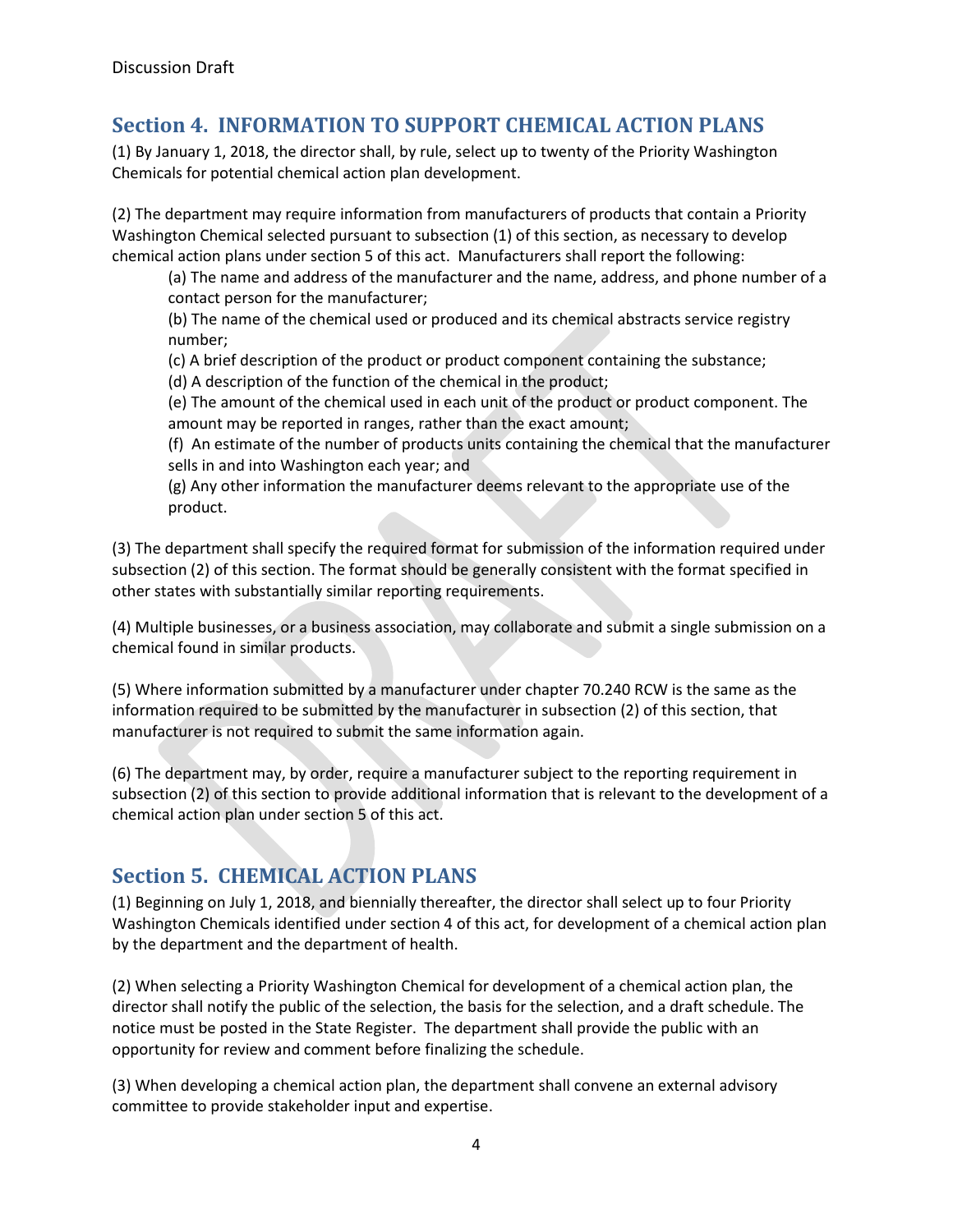(4) A chemical action plan shall identify actions needed to eliminate or reduce threats to human health and the environment and which uses, if any, of the chemical under consideration should be restricted.

(5) The director may add a chemical to the Priority Washington Chemical list for the development of a chemical action plan based on new and emerging evidence of concern to human health and the environment provided that the list of Priority Washington Chemicals does not exceed 150.

### <span id="page-4-0"></span>**Section 6. ALTERNATIVES ASSESSMENTS**

(1) The Department is authorized to require manufacturers, by order, to conduct alternatives assessments, as detailed in this section, consistent with actions identified in the chemical action plan needed to reduce or eliminate threats to human health and the environment.

(2) If ordered by the department, a manufacturer of a product that contains a Priority Washington Chemical for which a chemical action plan has been completed under Section 5 must submit to the department an alternatives assessment for each use of the chemical specified by the department. The manufacturer must submit the alternatives assessment to the department within one year of receipt of the department's order. Multiple businesses, or a business association, may collaborate and submit a single alternatives assessment on a chemical found in similar products.

(3) The department shall review alternatives assessments submitted to the department in compliance with an order issued by the department under subsection (2) of this section to determine if the assessment(s) meet the definition and objective of an alternatives assessment.

(4) If the department determines that an alternatives assessment submitted to it in response to an order issued under subsection (2) of this section is incomplete, the department may require the manufacturer or association to submit a revised alternatives assessment within an additional three months to correct deficiencies identified by the department.

(5) If the department determines that the revised alternatives assessment still does not meet the definition or objectives of an alternatives assessment, the department may prepare an independent assessment. When the department prepares an independent assessment, it may recover its costs from the manufacturers whose products are covered by the alternatives assessment. Costs shall be apportioned among manufacturers according to the amount of the chemical used in each manufacturer's product and the estimated number of units of each manufacturer's product sold in Washington. Any alternatives assessment conducted by the department shall include a process to involve interested parties.

(6) The department may rely on existing information indicating that a safer alternative for a chemical exists if that information is equivalent to an alternatives assessment.

### <span id="page-4-1"></span>**Section 7. SUMMARY REPORT**

(1) The department, in consultation with the department of health, shall prepare a summary report of all reviewed alternatives assessments and other relevant information assembled by the department for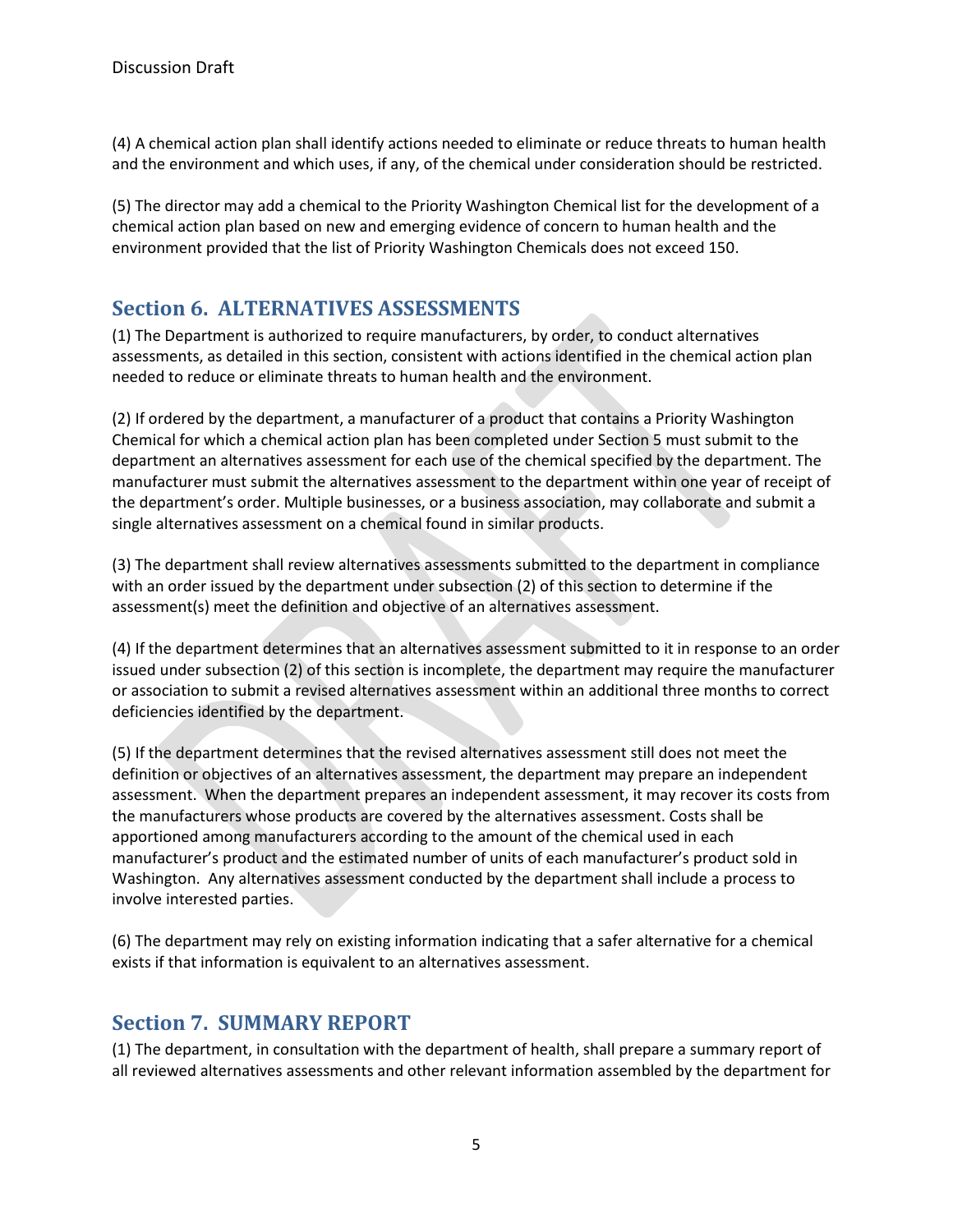a Priority Washington Chemical under section 6. The summary report shall include a determination of whether a safer alternative exists and identify unsuitable alternatives.

(2) The department shall seek public input on its determination, including a notice in the Washington State Register and shall submit the final report to the appropriate committees of the legislature.

(3) Any manufacturer that would be adversely affected by a restriction on the use of the chemical in question may appeal the department's determination to the Pollution Control Hearings Board. Any such appeal must be filed within 30 days of final publication of Ecology's determination.

(4) If the department determines that a safer alternative does not exist then the department may reevaluate information on the availability of safer alternatives not more often than once every five years.

# <span id="page-5-0"></span>**Section 8. PROHIBITION OF SALE, DISTRIBUTION, OR USE**

(1) If the department determines that a safer alternative exists, based on a completed alternatives assessment(s) or equivalent information, the department shall, by rule, prohibit specific uses of the chemical, or prohibit the sale, offer for sale, or distribution of a specific product or products containing the chemical. Manufacturers may not use a chemical determined by the department to be an unsuitable alternative to replace a chemical restricted under this section.

(2) The department shall establish reasonable deadlines for manufacturers to comply with any prohibition adopted under subsection (1) of this section. No prohibition may take effect sooner than twelve months after rule adoption.

(3) Manufacturers of a product that is subject to a chemical content prohibition shall develop, maintain, and upon request, make available a certificate of compliance stating that the product meets the requirements of the prohibition adopted under subsection (1) of this section. A certificate of compliance must include the following:

(a) Chemical names and chemical abstracts service registry numbers for all chemicals that contribute to the specific function previously served by the prohibited chemical;

(b) How the manufacturer is meeting the function of the prohibited chemical with a safer alternative; and

(c) The signature of an authorized official of the manufacturer or chemical user.

### <span id="page-5-1"></span>**Section 9. PENALTIES AND APPEALS**

(1) A manufacturer violating a requirement of this act, a rule adopted under this act, or an order issued under this act, is subject to a civil penalty not to exceed five thousand dollars for each violation in the case of a first offense. Manufacturers who are repeat violators are subject to a civil penalty not to exceed ten thousand dollars for each repeat offense.

(2) Any penalty provided for in this section, and any order issued by the department under this chapter, may be appealed to the Pollution Control Hearings Board.